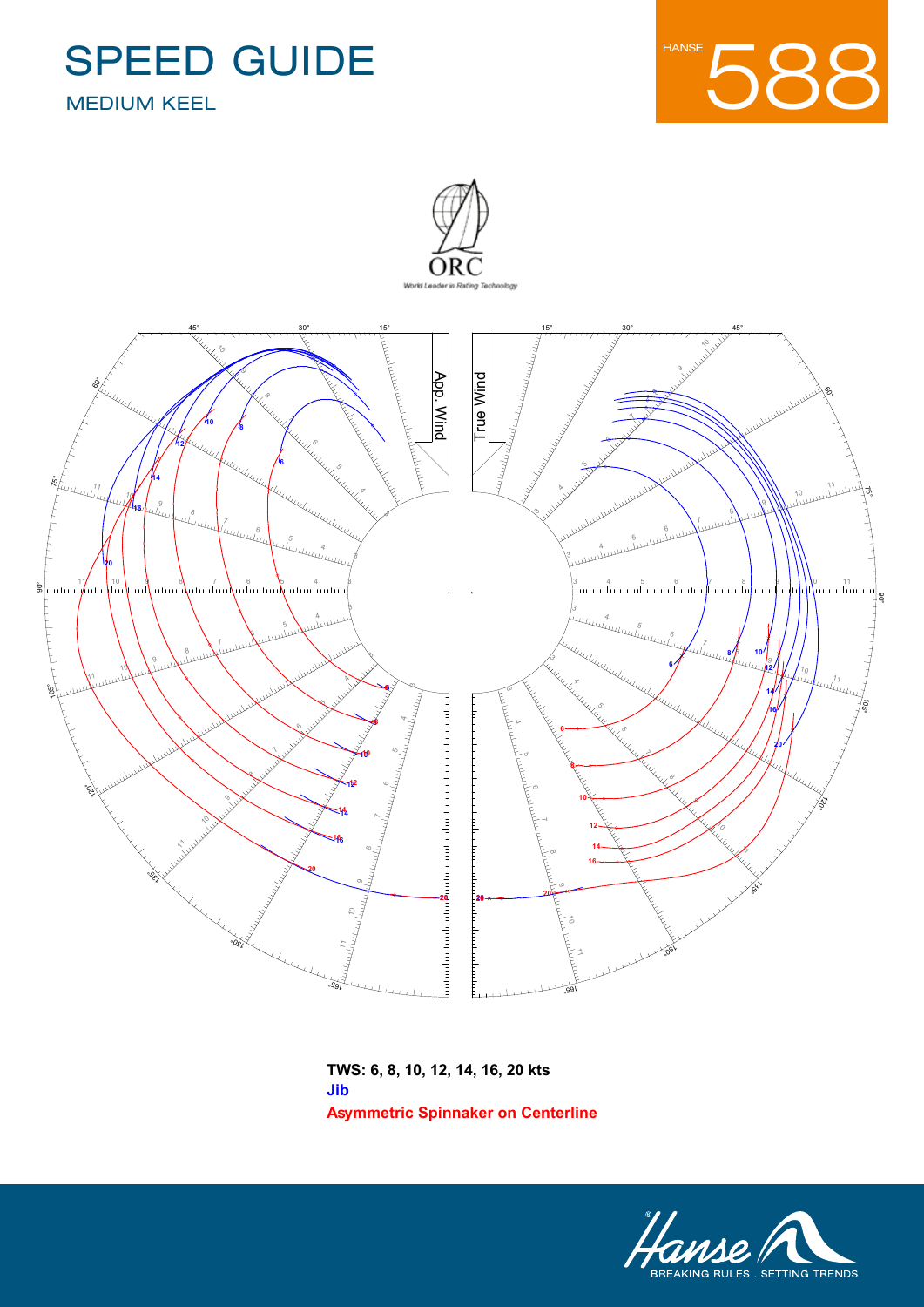Designer **Judel/Vrolijk**

Issued On **27/06/2016 - VPP 2016 1.01**

Name **Hanse 588**









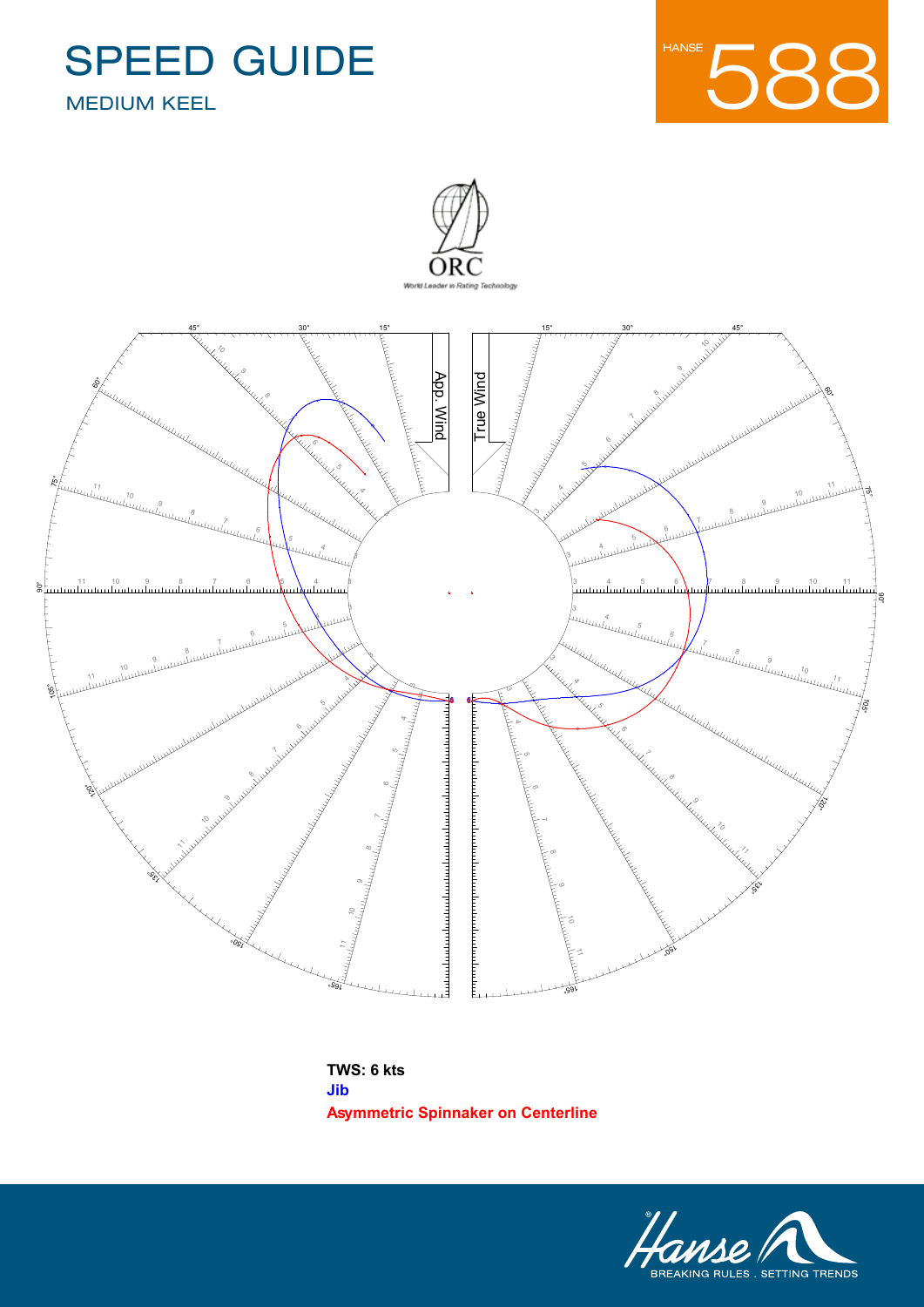Designer **Judel/Vrolijk**

Issued On **27/06/2016 - VPP 2016 1.01**

Name **Hanse 588**









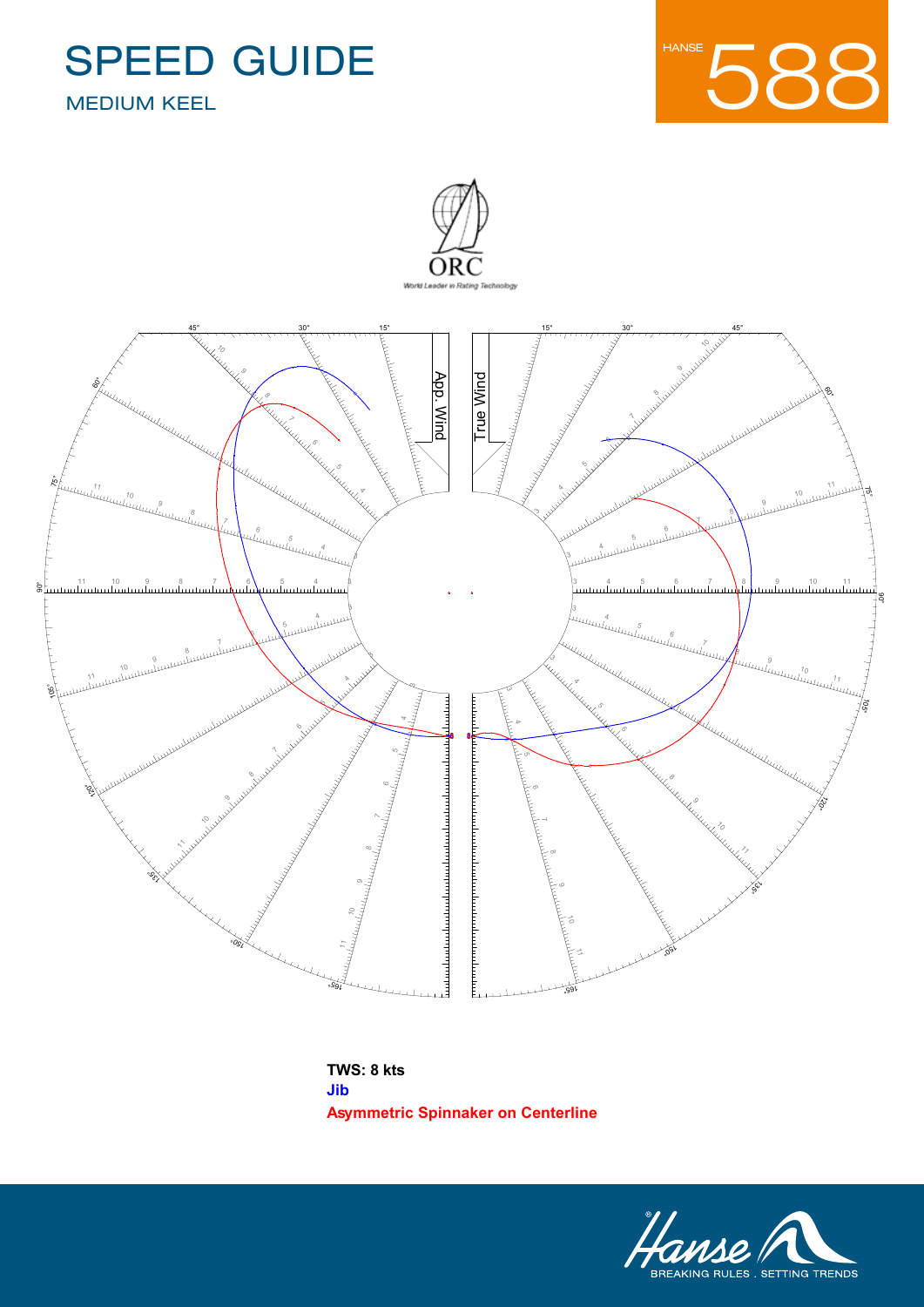Designer **Judel/Vrolijk**

Issued On **27/06/2016 - VPP 2016 1.01**

Name **Hanse 588**







**Asymmetric Spinnaker on Centerline TWS: 10 kts Jib**

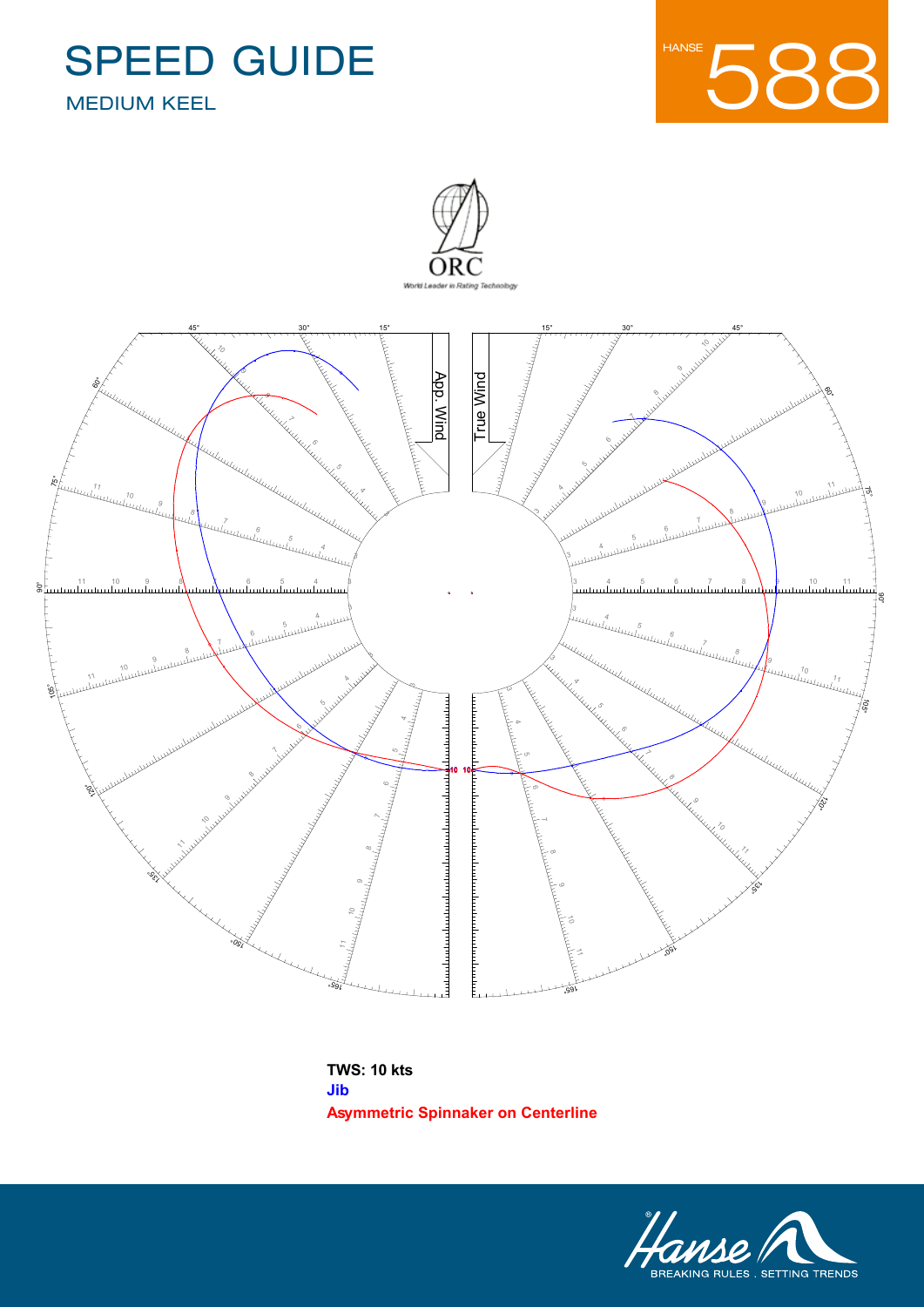Designer **Judel/Vrolijk**

Issued On **27/06/2016 - VPP 2016 1.01**

Name **Hanse 588**







**Asymmetric Spinnaker on Centerline TWS: 12 kts Jib**

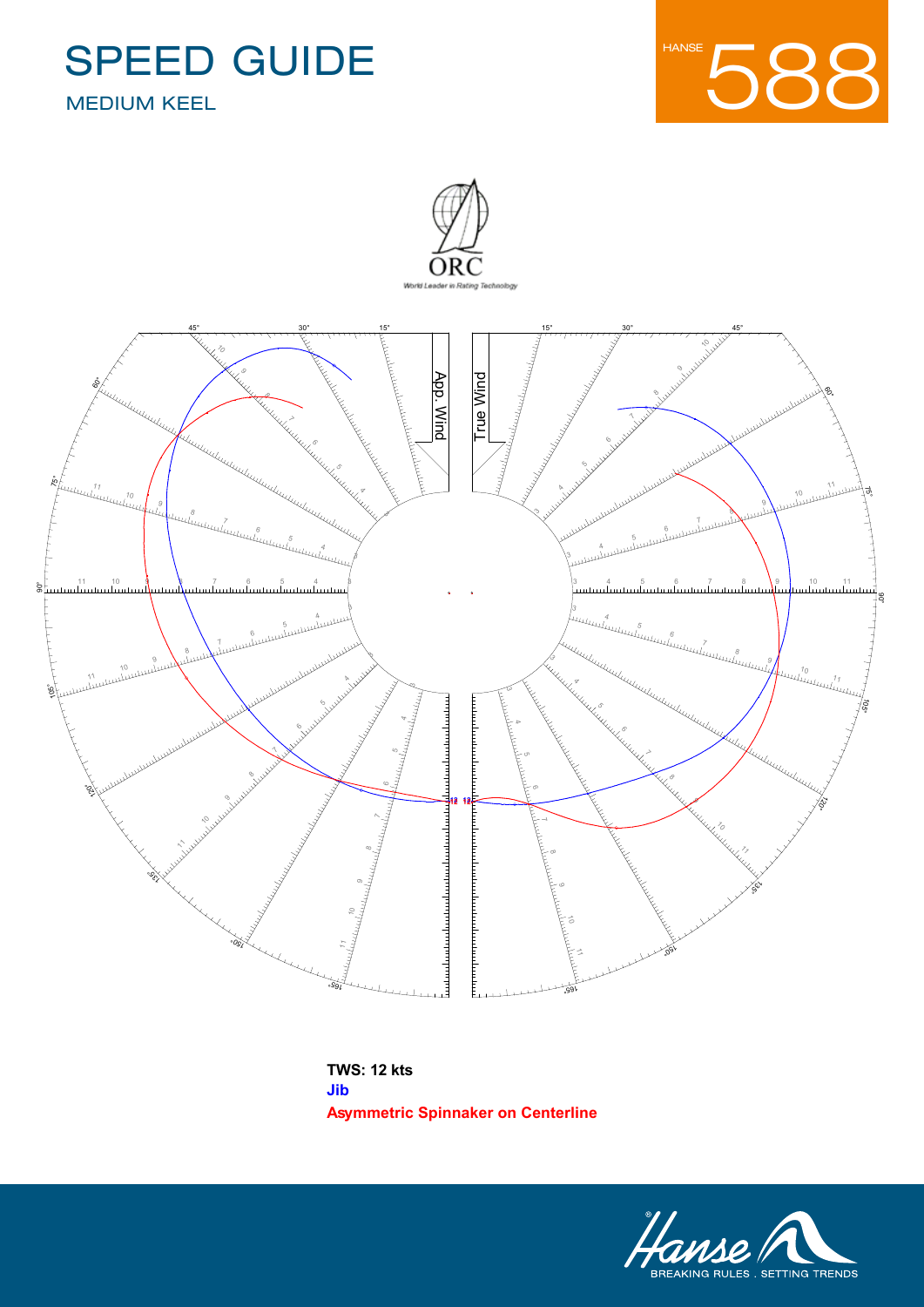Designer **Judel/Vrolijk**

Issued On **27/06/2016 - VPP 2016 1.01**

Name **Hanse 588**







**Asymmetric Spinnaker on Centerline TWS: 14 kts Jib**

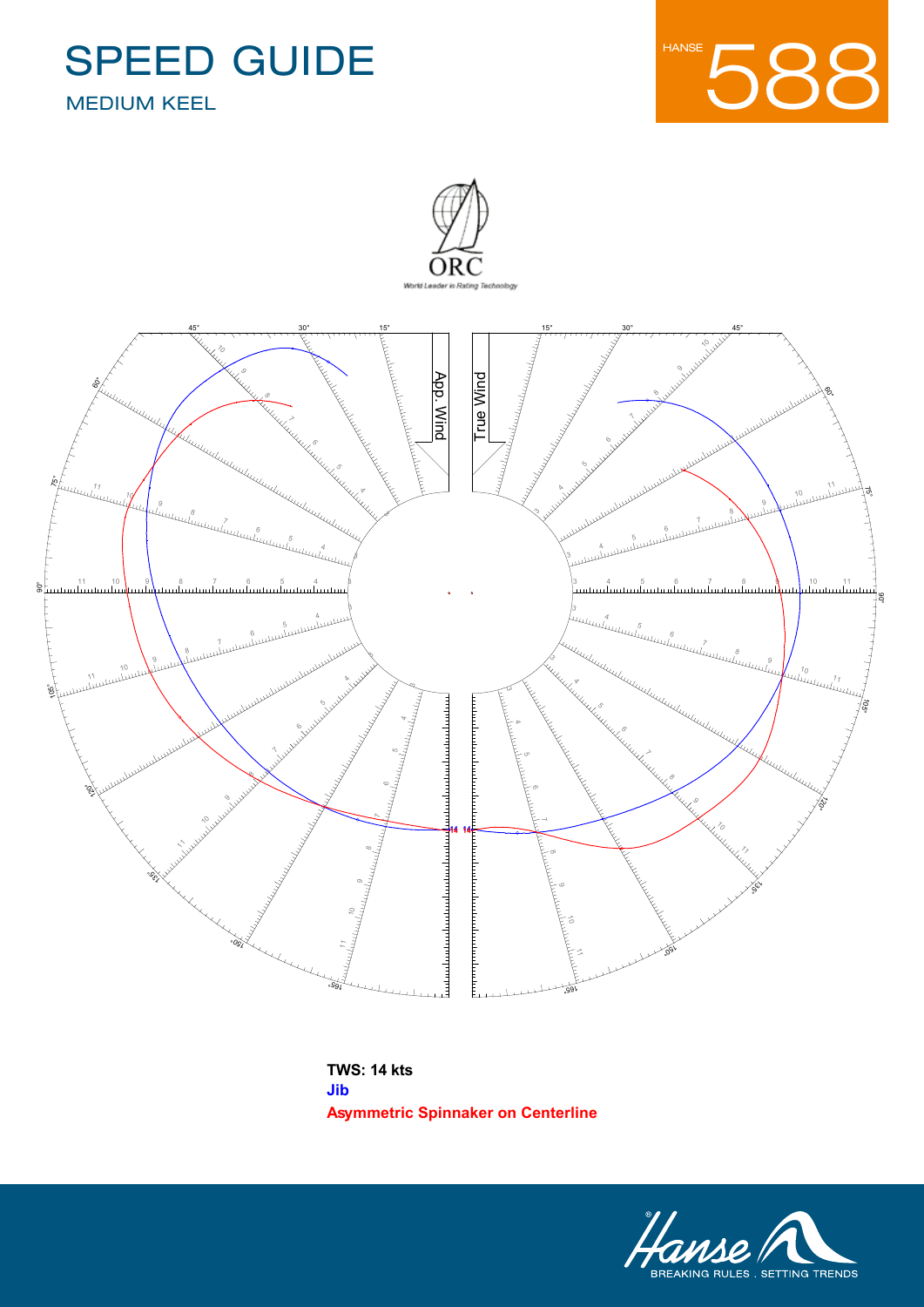Designer **Judel/Vrolijk**

Issued On **27/06/2016 - VPP 2016 1.01**

Name **Hanse 588**







**Asymmetric Spinnaker on Centerline TWS: 16 kts Jib**

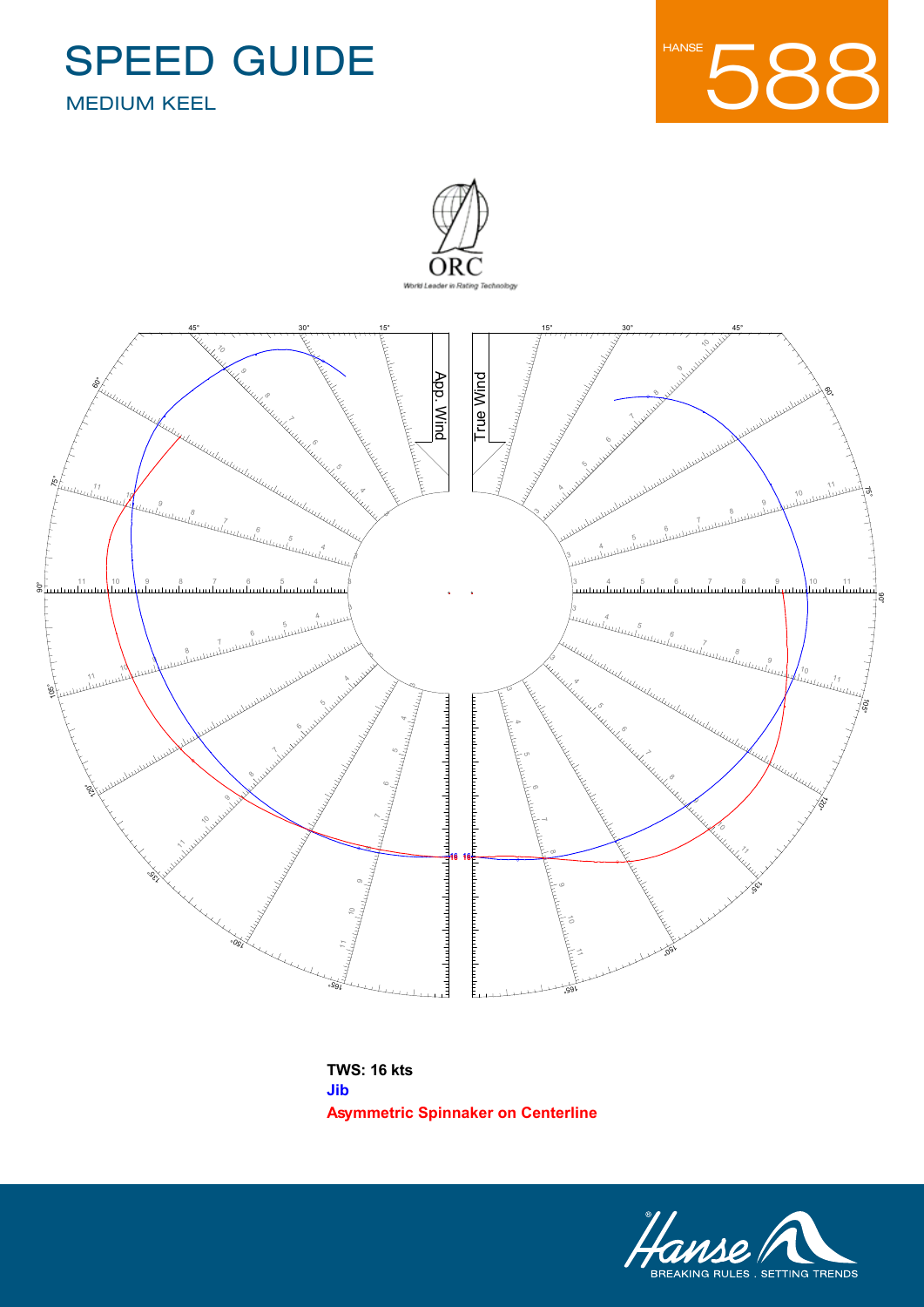Designer **Judel/Vrolijk**

Issued On **27/06/2016 - VPP 2016 1.01**

Name **Hanse 588**







**Asymmetric Spinnaker on Centerline TWS: 20 kts Jib**

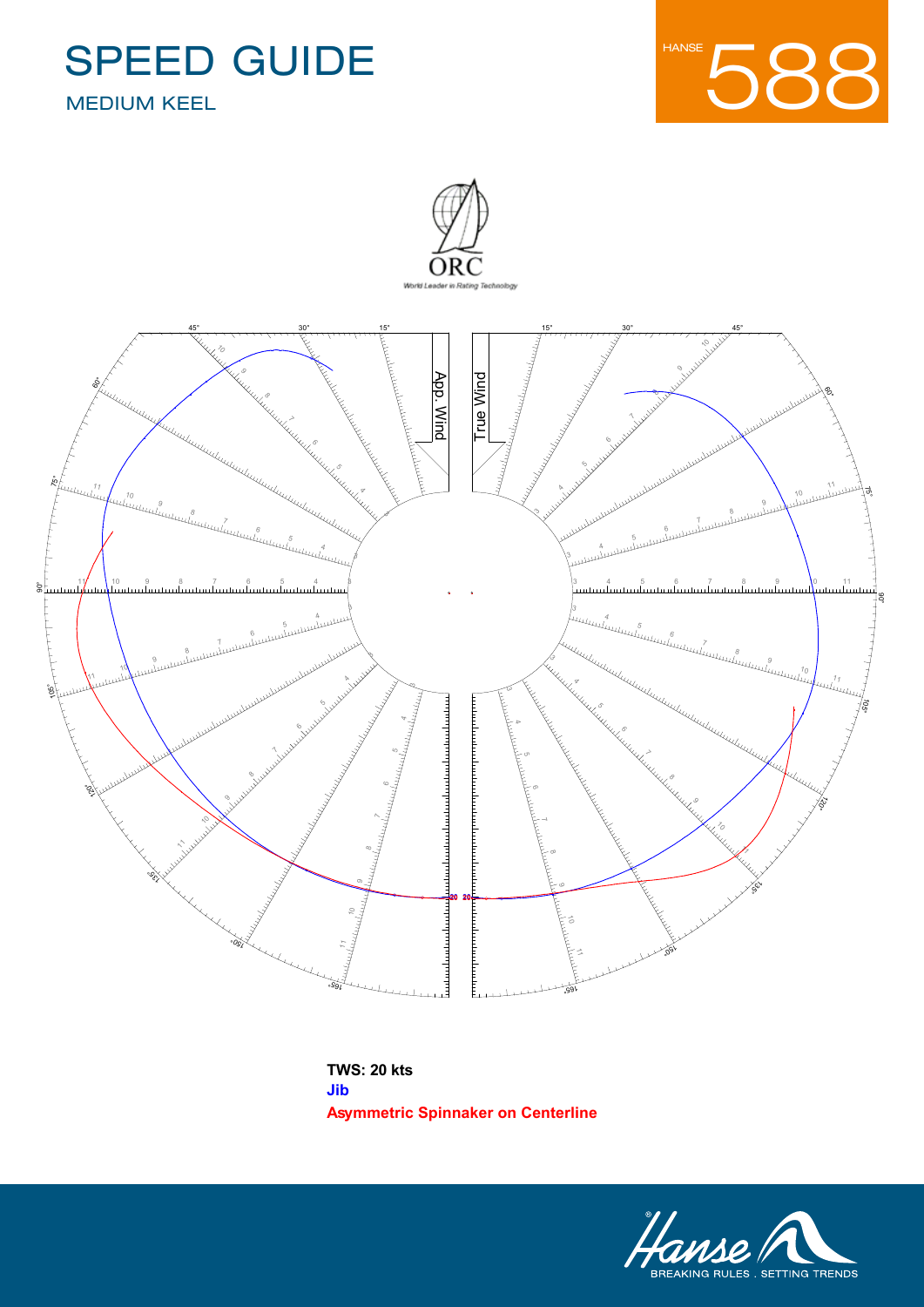52°

8.65

5.32

22.39

34.3°

26.0°

 $\overline{\phantom{0}}$ 

0.58

52°

8.87

5.46

26.41



|                      |            |      |                        |                                   |                |      |      | $TWS = 6$ Kts        |            |      |              |                      |                |             |      |
|----------------------|------------|------|------------------------|-----------------------------------|----------------|------|------|----------------------|------------|------|--------------|----------------------|----------------|-------------|------|
|                      |            |      |                        |                                   |                |      |      | TWA                  | <b>BTV</b> | VMG  | AWS          | <b>AWA</b>           | Heel           | Reef        | Flat |
|                      |            |      |                        |                                   |                |      |      | $46.6^{\circ}$ (b)   | 5.44       | 3.74 | 10.51        | $24.5^\circ$         | $7.8^\circ$    | 1.00        | 0.95 |
|                      |            |      |                        |                                   |                |      |      | $52^{\circ}$         | 5.91       | 3.64 | 10.71        | $26.2^\circ$         | $8.4^\circ$    | 1.00        | 0.95 |
|                      |            |      |                        |                                   |                |      |      | $60^{\circ}$         | 6.42       | 3.21 | 10.75        | $28.9^\circ$         | $8.7^\circ$    | 1.00        | 0.97 |
|                      |            |      |                        |                                   |                |      |      | $70^{\circ}$         | 6.80       | 2.33 | 10.50        | $32.5^\circ$         | $8.4^\circ$    | 1.00        | 0.99 |
|                      |            |      |                        |                                   |                |      |      | $75^\circ$           | 6.91       | 1.79 | 10.26        | $34.4^\circ$         | $8.0^\circ$    | 1.00        | 1.00 |
|                      |            |      |                        |                                   |                |      |      | $80^\circ$           | 6.97       | 1.21 | 9.96         | $36.4^\circ$         | $7.4^\circ$    | 1.00        | 1.00 |
|                      |            |      |                        |                                   |                |      |      | $90^{\circ}$         | 6.96       | 0.00 | 9.19         | $40.8^\circ$         | $5.8^\circ$    | 1.00        | 1.00 |
|                      |            |      |                        |                                   |                |      |      | $110^\circ$          | 6.46       | 2.21 | 7.16         | $52.0^\circ$         | $10.0^\circ$   | 1.00        | 1.00 |
|                      |            |      |                        | World Leader in Rating Technology |                |      |      | $120^\circ$          | 6.27       | 3.14 | 6.14         | $57.8^\circ$         | $7.9^\circ$    | 1.00        | 1.00 |
|                      |            |      |                        |                                   |                |      |      |                      |            |      | 4.45         |                      | $4.7^\circ$    |             |      |
|                      |            |      |                        |                                   |                |      |      | $135^\circ$          | 5.57       | 3.94 |              | $72.6^\circ$         |                | 1.00        | 1.00 |
|                      |            |      |                        |                                   |                |      |      | $150^\circ$          | 4.57       | 3.95 |              | 3.07 101.9°          | $2.8^\circ$    | 1.00        | 1.00 |
|                      |            |      |                        |                                   |                |      |      | $165^\circ$          | 3.40       | 3.29 |              | $2.85 147.0^{\circ}$ | $2.3^\circ$    | 1.00        | 1.00 |
|                      |            |      |                        |                                   |                |      |      | $180^\circ$          | 3.22       | 3.22 |              | $2.78 180.0^{\circ}$ | $2.0^\circ$    | 1.00        | 1.00 |
|                      |            |      |                        |                                   |                |      |      | 142.2 $\degree$ (r)  | 5.11       | 4.03 | 3.70         | $84.3^\circ$         | $3.6^\circ$    | 1.00        | 1.00 |
| $TWS = 8$ Kts        |            |      |                        |                                   |                |      |      | $TWS = 10$ Kts       |            |      |              |                      |                |             |      |
| <b>TWA</b>           | <b>BTV</b> |      | VMG AWS                | <b>AWA</b>                        | Heel           | Reef | Flat | TWA                  | <b>BTV</b> |      |              | VMG AWS AWA          | Heel           | Reef        | Flat |
|                      |            |      |                        |                                   |                |      |      |                      |            |      |              |                      |                |             |      |
| $45.5^{\circ}$ (b)   | 6.52       | 4.57 | 13.41                  | $25.2^\circ$                      | $14.8^\circ$   | 1.00 | 0.94 | 44.8 $^{\circ}$ (b)  | 7.25       | 5.15 | 15.99        | $26.1^\circ$         | $21.9^\circ$   | 1.00        | 0.88 |
| $52^\circ$           | 7.16       | 4.41 | 13.63                  | $27.5^\circ$                      | $15.8^\circ$   | 1.00 | 0.95 | $52^{\circ}$         | 7.99       | 4.92 | 16.19        | $29.1^\circ$         | $23.4^\circ$   | 1.00        | 0.89 |
| $60^{\circ}$         | 7.72       | 3.86 | 13.61                  | $30.6^\circ$                      | $16.2^\circ$   | 1.00 | 0.97 | $60^{\circ}$         | 8.52       |      | 4.26 16.05   | $32.6^\circ$         | $24.4^\circ$   | 1.00        | 0.93 |
| $70^{\circ}$         | 8.13       | 2.78 | 13.21                  | $34.7^\circ$                      | $15.6^\circ$   | 1.00 | 0.99 | $70^{\circ}$         | 8.89       |      | $3.04$ 15.48 | $37.4^\circ$         | $23.0^\circ$   | 1.00        | 0.96 |
| $75^\circ$           | 8.24       | 2.13 | 12.88                  | $36.9^\circ$                      | $14.6^\circ$   | 1.00 | 1.00 | $75^\circ$           | 8.98       | 2.32 | 15.07        | $39.9^\circ$         | $21.7^{\circ}$ | 1.00        | 0.98 |
| $80^{\circ}$         | 8.29       | 1.44 | 12.48                  | $39.1^\circ$                      | $13.4^\circ$   | 1.00 | 1.00 | $80^\circ$           | 9.03       | 1.57 | 14.59        | $42.5^\circ$         | $20.4^\circ$   | 1.00        | 1.00 |
| $90^{\circ}$         | 8.27       | 0.00 | 11.51                  | $44.0^\circ$                      | $10.5^\circ$   | 1.00 | 1.00 | $90^{\circ}$         | 9.02       | 0.00 | 13.47        | $47.9^\circ$         | $15.5^\circ$   | 1.00        | 1.00 |
| $110^\circ$          | 7.97       | 2.73 | 9.16                   | $55.1^{\circ}$                    | $13.7^\circ$   | 1.00 | 1.00 | $110^\circ$          | 8.98       | 3.07 | 10.92        | $59.4^\circ$         | $18.4^\circ$   | 1.00        | 1.00 |
| $120^\circ$          | 7.74       | 3.87 | 7.88                   | $61.6^\circ$                      | $11.4^\circ$   | 1.00 | 1.00 | $120^\circ$          | 8.81       | 4.40 | 9.46         | $66.3^\circ$         | $14.3^\circ$   | 1.00        | 1.00 |
| $135^\circ$          | 6.98       | 4.94 | 5.81                   | $76.8^\circ$                      | $6.5^\circ$    | 1.00 | 1.00 | $135^\circ$          | 8.17       | 5.78 | 7.16         | $81.2^\circ$         | $8.5^\circ$    | 1.00        | 1.00 |
| $150^\circ$          | 5.89       | 5.10 |                        | 4.13 104.6°                       | $3.3^\circ$    | 1.00 | 1.00 | $150^\circ$          | 7.03       | 6.09 |              | $5.26 108.1^{\circ}$ | $4.0^\circ$    | 1.00        | 1.00 |
| $165^\circ$          | 4.51       | 4.35 |                        | 3.83 147.3°                       | $2.5^\circ$    | 1.00 | 1.00 | $165^\circ$          | 5.54       | 5.35 |              | 4.87 147.9°          | $2.9^\circ$    | 1.00        | 1.00 |
| $180^\circ$          | 4.27       | 4.27 |                        | $3.73 180.0^{\circ}$              | $2.1^\circ$    | 1.00 | 1.00 | $180^\circ$          | 5.28       | 5.28 |              | 4.72 180.0°          | $2.1^\circ$    | 1.00        | 1.00 |
| 145.6 $\degree$ (r)  |            |      |                        |                                   |                |      |      |                      |            |      |              |                      |                |             |      |
|                      |            |      |                        |                                   |                |      |      |                      |            |      |              |                      |                |             |      |
|                      | 6.22       | 5.13 | 4.53                   | $94.9^\circ$                      | $4.0^\circ$    | 1.00 | 1.00 | 147.4 $\degree$ (r)  | 7.25       | 6.11 |              | 5.51 102.3°          | $4.5^\circ$    | 1.00        | 1.00 |
| $TWS = 12$ Kts       |            |      |                        |                                   |                |      |      | TWS = 14 Kts         |            |      |              |                      |                |             |      |
| <b>TWA</b>           | <b>BTV</b> |      | VMG AWS                | <b>AWA</b>                        | Heel           | Reef | Flat | <b>TWA</b>           | <b>BTV</b> | VMG  | AWS          | <b>AWA</b>           | Heel           | Reef        | Flat |
| 43.3 $^{\circ}$ (b)  | 7.54       |      | 5.49 18.24             | $26.8^\circ$                      | $23.6^\circ$   | 1.00 | 0.73 | 42.4 $^{\circ}$ (b)  | 7.72       |      | 5.70 20.38   | $27.6^\circ$         | $24.1^{\circ}$ | 1.00        | 0.61 |
| $52^{\circ}$         | 8.38       | 5.16 | 18.38                  | $31.0^\circ$                      | $25.2^\circ$   | 1.00 | 0.75 | $52^{\circ}$         | 8.60       | 5.29 | 20.45        | $32.6^\circ$         | $26.1^{\circ}$ | 1.00        | 0.63 |
| $60^{\circ}$         | 8.84       |      | 4.42 18.12             | $35.0^\circ$                      | $26.6^\circ$   | 1.00 | 0.79 | $60^{\circ}$         | 9.01       |      | 4.50 20.08   | $37.1^{\circ}$       | $27.5^\circ$   | 1.00        | 0.67 |
| $70^{\circ}$         | 9.18       |      | $3.14$ 17.42           | $40.3^\circ$                      | $27.4^\circ$   | 1.00 | 0.87 | $70^{\circ}$         | 9.33       |      | 3.19 19.29   | $43.0^\circ$         | $28.7^\circ$   | 1.00        | 0.75 |
| $75^\circ$           | 9.30       | 2.41 | 16.98                  | $43.1^\circ$                      | $27.8^\circ$   | 1.00 | 0.92 | $75^\circ$           | 9.45       | 2.45 | 18.81        | $46.0^\circ$         | $29.0^\circ$   | 1.00        | 0.80 |
| $80^{\circ}$         | 9.39       |      | 1.63 16.47             | 45.9°                             | $26.2^\circ$   | 1.00 | 0.95 | $80^\circ$           | 9.56       | 1.66 | 18.28        | $49.0^\circ$         | $29.1^\circ$   | 1.00        | 0.86 |
| $90^{\circ}$         | 9.43       | 0.00 | 15.26                  | $51.8^\circ$                      | $21.1^{\circ}$ | 1.00 | 1.00 | $90^{\circ}$         | 9.73       | 0.00 | 17.05        | $55.2^\circ$         | $26.2^\circ$   | 1.00        | 0.97 |
| $110^\circ$          | 9.42       | 3.22 | 12.47                  | $64.7^\circ$                      | $22.3^\circ$   | 0.99 | 0.94 | $110^\circ$          | 9.65       | 3.30 | 14.02        | $69.7^\circ$         | $22.3^\circ$   | 0.95        | 0.88 |
|                      |            |      |                        |                                   |                |      |      |                      |            |      | 4.93 12.46   |                      |                |             |      |
| $120^\circ$          | 9.39       | 4.70 | 10.93                  | $71.9^\circ$                      | $16.9^\circ$   | 1.00 | 1.00 | $120^\circ$          | 9.85       |      |              | $76.8^\circ$         | $21.8^\circ$   | 1.00        | 1.00 |
| $135^\circ$          | 8.97       | 6.35 | 8.50                   | $86.7^\circ$                      | $10.5^\circ$   | 1.00 | 1.00 | $135^\circ$          | 9.47       | 6.70 | 9.91         | $92.5^\circ$         | $11.7^{\circ}$ | 1.00        | 1.00 |
| $150^\circ$          | 8.03       | 6.95 |                        | $6.45 111.5^{\circ}$              | $4.8^\circ$    | 1.00 | 1.00 | $150^\circ$          | 8.75       | 7.58 |              | 7.77 115.7°          | $5.7^\circ$    | 1.00        | 1.00 |
| $165^\circ$          | 6.48       | 6.26 |                        | 5.98 148.7°                       | $1.0^\circ$    | 1.00 | 1.00 | $165^\circ$          | 7.35       | 7.10 |              | 7.15 149.6°          | $1.4^\circ$    | 1.00        | 1.00 |
| $180^\circ$          | 6.20       | 6.20 |                        | $5.80 180.0^{\circ}$              | $2.2^\circ$    | 1.00 | 1.00 | $180^\circ$          | 7.05       | 7.05 |              | $6.95 180.0^{\circ}$ | $2.3^\circ$    | 1.00        | 1.00 |
| 148.4 $^{\circ}$ (r) | 8.18       | 6.97 |                        | $6.61 108.0^{\circ}$              | $5.2^\circ$    | 1.00 | 1.00 | 149.6 $^{\circ}$ (r) | 8.79       | 7.58 |              | 7.81 114.9°          | $5.8^\circ$    | 1.00        | 1.00 |
| TWS = 16 Kts         |            |      |                        |                                   |                |      |      | $TWS = 20$ Kts       |            |      |              |                      |                |             |      |
| <b>TWA</b>           |            |      | <b>BTV VMG AWS AWA</b> |                                   | Heel           | Reef | Flat | <b>TWA</b>           | <b>BTV</b> |      |              | VMG AWS AWA          | Heel           | <b>Reef</b> | Flat |
| 42.0 $^{\circ}$ (b)  | 7.81       |      | 5.81 22.43             | $28.5^\circ$                      | $25.4^\circ$   | 0.73 | 0.58 | 42.1 $^{\circ}$ (b)  | 8.05       |      | 5.97 26.53   | $30.4^\circ$         | $24.9^\circ$   | 0.49        | 0.58 |
| $52^\circ$           | 8.72       |      | 5.37 22.45             | $34.2^\circ$                      | $27.1^{\circ}$ | 0.82 | 0.58 | $52^{\circ}$         | 8.94       | 5.51 | 26.46        | $36.6^\circ$         | $26.0^\circ$   | 0.50        | 0.58 |
|                      |            |      | 4.55 22.02             | $39.0^\circ$                      | $28.2^\circ$   | 0.99 |      |                      | 9.27       |      |              | $42.0^\circ$         | $26.1^\circ$   | 0.53        | 0.58 |
| $60^{\circ}$         | 9.11       |      |                        |                                   |                |      | 0.58 | $60^{\circ}$         |            |      | 4.63 25.91   |                      |                |             |      |
| $70^{\circ}$         | 9.41       |      | 3.22 21.16             | $45.3^\circ$                      | $29.0^\circ$   | 1.00 | 0.65 | $70^{\circ}$         | 9.53       |      | 3.26 24.93   | $48.9^\circ$         | $27.1^\circ$   | 0.61        | 0.58 |
| $75^\circ$           | 9.55       |      | 2.47 20.64             | $48.5^\circ$                      | $29.8^\circ$   | 1.00 | 0.70 | $75^\circ$           | 9.66       |      | 2.50 24.36   | $52.5^\circ$         | $30.1^\circ$   | 0.80        | 0.58 |
| $80^{\circ}$         | 9.68       |      | 1.68 20.09             | $51.7^\circ$                      | $30.3^\circ$   | 1.00 | 0.76 | $80^{\circ}$         | 9.80       |      | 1.70 23.75   | $56.0^\circ$         | $30.9^\circ$   | 1.00        | 0.59 |
| $90^{\circ}$         | 9.93       |      | $0.00$ 18.83           | $58.2^\circ$                      | $30.7^\circ$   | 1.00 | 0.92 | $90^{\circ}$         | 10.13      |      | $0.00$ 22.42 | $63.1^\circ$         | $32.5^\circ$   | 1.00        | 0.74 |
| $110^\circ$          | 9.85       |      | 3.37 15.66             | $73.8^\circ$                      | $22.4^\circ$   | 0.91 | 0.84 | $110^\circ$          | 10.44      | 3.57 | 19.14        | $79.2^\circ$         | $24.6^\circ$   | 1.00        | 1.00 |
| $120^\circ$          | 10.18      |      | 5.09 14.03             | $81.1^\circ$                      | $22.2^\circ$   | 0.98 | 0.94 | $120^\circ$          | 10.72      |      | 5.36 17.34   | $87.6^\circ$         | $22.2^\circ$   | 0.87        | 0.94 |
| $135^\circ$          | 9.93       | 7.02 | 11.40                  | $97.0^\circ$                      | $13.1^\circ$   | 1.00 | 1.00 | $135^\circ$          | 11.04      | 7.81 |              | 14.48 102.4°         | $17.4^\circ$   | 1.00        | 1.00 |
| $150^\circ$          | 9.20       | 7.97 |                        | 9.26 120.2°                       | $6.6^\circ$    | 1.00 | 1.00 | $150^\circ$          | 9.88       |      |              | 8.56 12.46 126.6°    | $9.5^\circ$    | 1.00        | 1.00 |
| $165^\circ$          | 8.16       | 7.88 |                        | 8.39 150.4°                       | $1.8^\circ$    | 1.00 | 1.00 | $165^\circ$          | 9.25       | 8.94 |              | 11.32 152.8°         | $2.9^\circ$    | 1.00        | 1.00 |
| $180^\circ$          | 7.85       | 7.85 |                        | $8.15 180.0^{\circ}$              | $2.4^\circ$    | 1.00 | 1.00 | $180^\circ$          | 9.06       |      |              | 9.06 10.94 180.0°    | $2.6^\circ$    | 1.00        | 1.00 |



36.6°

24.9°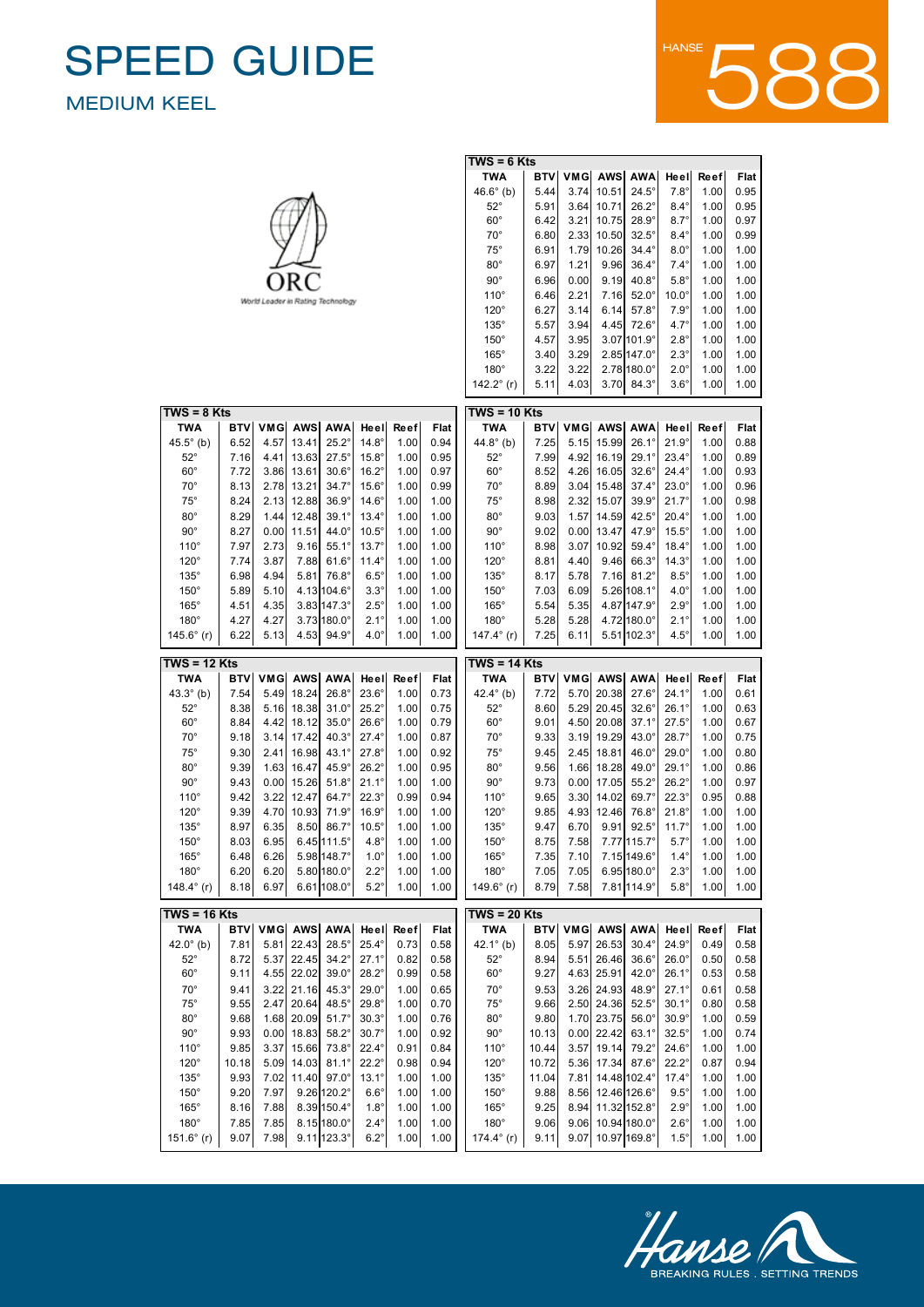52°

8.65

5.32

22.39

34.3°

26.0°

 $\overline{\phantom{0}}$ 

0.58

52°

8.87

5.46

26.41



|                                     |            |              |                        |                                     |                |      |              | $TWS = 6$ Kts        |            |      |              |                                          |                |             |      |
|-------------------------------------|------------|--------------|------------------------|-------------------------------------|----------------|------|--------------|----------------------|------------|------|--------------|------------------------------------------|----------------|-------------|------|
|                                     |            |              |                        |                                     |                |      |              | <b>TWA</b>           | <b>BTV</b> | VMG  | AWS          | <b>AWA</b>                               | Heel           | Reef        | Flat |
|                                     |            |              |                        |                                     |                |      |              | $46.6^{\circ}$ (b)   | 5.44       | 3.74 | 10.53        | $24.4^\circ$                             | $7.8^\circ$    | 1.00        | 0.95 |
|                                     |            |              |                        |                                     |                |      |              | $52^{\circ}$         | 5.91       | 3.64 | 10.72        | $26.1^\circ$                             | $8.4^\circ$    | 1.00        | 0.95 |
|                                     |            |              |                        |                                     |                |      |              | $60^\circ$           | 6.42       | 3.21 | 10.76        | $28.7^\circ$                             | $8.7^\circ$    | 1.00        | 0.97 |
|                                     |            |              |                        |                                     |                |      |              | $70^{\circ}$         | 6.80       | 2.33 | 10.50        | $32.4^\circ$                             | $8.4^\circ$    | 1.00        | 0.99 |
|                                     |            |              |                        |                                     |                |      |              | $75^{\circ}$         | 6.91       | 1.79 | 10.26        | $34.3^\circ$                             | $8.0^\circ$    | 1.00        | 1.00 |
|                                     |            |              |                        |                                     |                |      |              | $80^{\circ}$         | 6.97       | 1.21 | 9.96         | $36.4^\circ$                             | $7.4^\circ$    | 1.00        | 1.00 |
|                                     |            |              |                        |                                     |                |      |              | $90^{\circ}$         | 6.96       | 0.00 | 9.20         | $40.9^\circ$                             | $5.8^\circ$    | 1.00        | 1.00 |
|                                     |            |              |                        |                                     |                |      |              |                      |            |      |              |                                          |                |             |      |
|                                     |            |              |                        | World Leader in Rating Technology   |                |      |              | $110^\circ$          | 6.32       | 2.16 | 7.10         | $53.2^\circ$                             | $3.1^\circ$    | 1.00        | 1.00 |
|                                     |            |              |                        |                                     |                |      |              | $120^\circ$          | 5.62       | 2.81 | 5.85         | $63.8^\circ$                             | $2.0^\circ$    | 1.00        | 1.00 |
|                                     |            |              |                        |                                     |                |      |              | $135^\circ$          | 4.37       | 3.09 | 4.31         | $89.2^\circ$                             | $0.9^\circ$    | 1.00        | 1.00 |
|                                     |            |              |                        |                                     |                |      |              | $150^\circ$          | 3.68       | 3.19 |              | $3.44$ 117.7°                            | $0.5^\circ$    | 1.00        | 1.00 |
|                                     |            |              |                        |                                     |                |      |              | $165^\circ$          | 3.40       | 3.28 |              | 2.93147.6°                               | $0.3^\circ$    | 1.00        | 1.00 |
|                                     |            |              |                        |                                     |                |      |              | $180^\circ$          | 3.19       | 3.19 |              | $2.89$ 180.0°                            | $0.1^\circ$    | 1.00        | 1.00 |
|                                     |            |              |                        |                                     |                |      |              | 165.9 $^{\circ}$ (r) | 3.38       | 3.28 |              | 2.92 149.6°                              | $0.2^\circ$    | 1.00        | 1.00 |
|                                     |            |              |                        |                                     |                |      |              |                      |            |      |              |                                          |                |             |      |
| $TWS = 8$ Kts                       |            |              |                        |                                     |                |      |              | $TWS = 10$ Kts       |            |      |              |                                          |                |             |      |
| <b>TWA</b>                          | <b>BTV</b> |              | VMG AWS                | <b>AWA</b>                          | Heel           | Reef | Flat         | TWA                  | <b>BTV</b> |      |              | VMG AWS AWA                              | Heel           | Reef        | Flat |
| $45.5^{\circ}$ (b)                  | 6.52       | 4.57         | 13.36                  | $24.5^\circ$                        | $14.8^\circ$   | 1.00 | 0.94         | 44.8 $^{\circ}$ (b)  | 7.25       | 5.15 | 15.76        | $24.5^\circ$                             | $21.9^\circ$   | 1.00        | 0.88 |
| $52^\circ$                          | 7.16       | 4.41         | 13.55                  | $26.7^\circ$                        | $15.8^\circ$   | 1.00 | 0.95         | $52^{\circ}$         | 7.99       | 4.92 | 15.87        | $27.1^{\circ}$                           | $23.4^\circ$   | 1.00        | 0.89 |
| $60^\circ$                          | 7.72       | 3.86         | 13.50                  | $29.7^\circ$                        | $16.2^\circ$   | 1.00 | 0.97         | $60^{\circ}$         | 8.52       | 4.26 | 15.63        | $30.2^\circ$                             | $24.4^\circ$   | 1.00        | 0.93 |
| $70^{\circ}$                        | 8.13       | 2.78         | 13.09                  | $33.8^\circ$                        | $15.6^\circ$   | 1.00 | 0.99         | $70^{\circ}$         | 8.89       |      | $3.04$ 15.04 | $35.1^\circ$                             | $23.0^\circ$   | 1.00        | 0.96 |
| $75^\circ$                          | 8.24       | 2.13         | 12.77                  | $36.1^\circ$                        | $14.6^\circ$   | 1.00 | 1.00         | $75^\circ$           | 8.98       | 2.32 | 14.64        | $37.8^\circ$                             | $21.7^\circ$   | 1.00        | 0.98 |
| $80^{\circ}$                        | 8.29       | 1.44         | 12.39                  | $38.5^\circ$                        | $13.4^\circ$   | 1.00 | 1.00         | $80^{\circ}$         | 9.03       | 1.57 | 14.20        | $40.7^\circ$                             | $20.4^\circ$   | 1.00        | 1.00 |
| $90^{\circ}$                        | 8.27       | 0.00         | 11.45                  | $43.8^\circ$                        | $10.5^\circ$   | 1.00 | 1.00         | $90^{\circ}$         | 9.02       | 0.00 | 13.24        | $47.0^\circ$                             | $15.5^\circ$   | 1.00        | 1.00 |
| $110^\circ$                         | 7.56       | 2.58         | 8.96                   | $57.6^\circ$                        | $4.6^\circ$    | 1.00 | 1.00         | $110^\circ$          | 8.49       | 2.90 | 10.69        | $61.9^\circ$                             | $6.7^\circ$    | 1.00        | 1.00 |
| $120^\circ$                         | 6.83       | 3.41         | 7.53                   | $68.3^\circ$                        | $2.9^\circ$    | 1.00 | 1.00         | $120^\circ$          | 7.84       | 3.92 | 9.18         | $72.4^\circ$                             | $3.9^\circ$    | 1.00        | 1.00 |
| $135^\circ$                         | 5.61       | 3.97         | 5.75                   | $91.4^\circ$                        | $1.4^\circ$    | 1.00 | 1.00         | $135^\circ$          |            | 4.71 | 7.20         | $94.2^\circ$                             | $2.1^\circ$    | 1.00        | 1.00 |
|                                     |            |              |                        |                                     |                |      |              |                      | 6.66       |      |              |                                          |                |             |      |
| $150^\circ$                         | 4.85       | 4.20         |                        | 4.62 118.3°                         | $0.9^\circ$    | 1.00 | 1.00         | $150^\circ$          | 5.91       | 5.12 |              | 5.84 119.6°                              | $1.3^\circ$    | 1.00        | 1.00 |
| $165^\circ$                         | 4.50       | 4.35         |                        | 3.93 147.8°                         | $0.5^\circ$    | 1.00 | 1.00         | $165^\circ$          | 5.54       | 5.35 |              | 4.99 148.3°                              | $0.7^\circ$    | 1.00        | 1.00 |
| $180^\circ$                         | 4.25       | 4.25         |                        | $3.87 180.0^{\circ}$                | $0.1^\circ$    | 1.00 | 1.00         | $180^\circ$          | 5.24       | 5.24 |              | 4.90 180.0°                              | $0.1^\circ$    | 1.00        | 1.00 |
| $166.6^\circ$ (r)                   | 4.47       | 4.35         |                        | $3.90 151.1^{\circ}$                | $0.4^\circ$    | 1.00 | 1.00         | 167.5 $^{\circ}$ (r) | 5.48       | 5.35 |              | 4.92 153.6°                              | $0.6^\circ$    | 1.00        | 1.00 |
|                                     |            |              |                        |                                     |                |      |              |                      |            |      |              |                                          |                |             |      |
| $TWS = 12$ Kts                      |            |              |                        |                                     |                |      |              | TWS = 14 Kts         |            |      |              |                                          |                |             |      |
| <b>TWA</b>                          | <b>BTV</b> |              | VMG AWS                | <b>AWA</b>                          | Heel           | Reef | Flat         | <b>TWA</b>           | <b>BTV</b> | VMG  | AWS          | <b>AWA</b>                               | Heel           | Reef        | Flat |
|                                     |            |              |                        |                                     |                |      |              |                      |            |      |              |                                          |                |             |      |
| 43.3 $^{\circ}$ (b)                 | 7.54       |              | 5.49 17.88             | $24.8^\circ$                        | $23.6^\circ$   | 1.00 | 0.73         | 42.4 $^{\circ}$ (b)  | 7.72       | 5.70 | 19.90        | $25.4^\circ$                             | $24.1^{\circ}$ | 1.00        | 0.61 |
| $52^{\circ}$                        | 8.38       | 5.16         | 17.87                  | $28.4^\circ$                        | $25.2^\circ$   | 1.00 | 0.75         | $52^{\circ}$         | 8.60       | 5.29 | 19.74        | $29.8^\circ$                             | $26.1^{\circ}$ | 1.00        | 0.63 |
| $60^{\circ}$                        | 8.84       |              | 4.42 17.44             | $31.9^\circ$                        | $26.6^\circ$   | 1.00 | 0.79         | $60^\circ$           | 9.01       | 4.50 | 19.17        | $33.7^\circ$                             | $27.5^\circ$   | 1.00        | 0.67 |
| $70^{\circ}$                        | 9.18       | 3.14         | 16.57                  | $36.9^\circ$                        | $27.4^\circ$   | 1.00 | 0.87         | $70^{\circ}$         | 9.33       | 3.19 | 18.12        | $39.1^{\circ}$                           | $28.7^\circ$   | 1.00        | 0.75 |
| $75^\circ$                          | 9.30       | 2.41         | 16.04                  | $39.5^\circ$                        | $27.8^\circ$   | 1.00 | 0.92         | $75^\circ$           | 9.45       | 2.45 | 17.54        | $41.9^\circ$                             | $29.0^\circ$   | 1.00        | 0.80 |
| $80^{\circ}$                        | 9.39       |              | 1.63 15.59             | $42.7^\circ$                        | $26.2^\circ$   | 1.00 | 0.95         | $80^{\circ}$         | 9.56       | 1.66 | 16.92        | $44.9^\circ$                             | $29.1^\circ$   | 1.00        | 0.86 |
| $90^{\circ}$                        | 9.43       | 0.00         | 14.66                  | $49.9^\circ$                        | $21.1^{\circ}$ | 1.00 | 1.00         | $90^{\circ}$         | 9.73       | 0.00 | 15.86        | $52.2^\circ$                             | $26.2^\circ$   | 1.00        | 0.97 |
| $110^\circ$                         | 9.04       | 3.09         | 12.27                  | $66.5^\circ$                        | $9.0^\circ$    | 1.00 | 1.00         | $110^\circ$          | 9.41       | 3.22 | 13.80        | $70.7^\circ$                             | $11.6^\circ$   | 1.00        | 1.00 |
| $120^\circ$                         | 8.61       | 4.30         | 10.78                  | $76.4^\circ$                        | $5.2^\circ$    | 1.00 | 1.00         | $120^\circ$          | 9.09       |      | 4.55 12.35   | $80.7^\circ$                             | $7.1^\circ$    | 1.00        | 1.00 |
| $135^\circ$                         | 7.58       | 5.36         | 8.68                   | $96.9^\circ$                        | $2.9^\circ$    | 1.00 | 1.00         | $135^\circ$          | 8.38       | 5.93 | 10.18        | $99.5^\circ$                             | $3.8^\circ$    | 1.00        | 1.00 |
| $150^\circ$                         | 6.87       | 5.95         |                        |                                     | $1.9^\circ$    | 1.00 | 1.00         | $150^\circ$          | 7.75       | 6.71 |              | $8.45 122.8^\circ$                       | $2.5^\circ$    | 1.00        | 1.00 |
|                                     |            |              |                        | 7.12 121.2°                         |                |      |              |                      |            |      |              |                                          |                |             |      |
| $165^\circ$                         | 6.48       | 6.26         |                        | $6.13 149.1^{\circ}$                | $1.0^\circ$    | 1.00 | 1.00         | $165^\circ$          | 7.35       | 7.10 |              | 7.33 150.0°                              | $1.4^\circ$    | 1.00        | 1.00 |
| $180^\circ$                         | 6.16       | 6.16         |                        | $6.01 180.0^{\circ}$                | $0.2^\circ$    | 1.00 | 1.00         | $180^\circ$          | 7.01       | 7.01 |              | 7.19 180.0°                              | $0.3^\circ$    | 1.00        | 1.00 |
| 168.6 $^{\circ}$ (r)                | 6.40       | 6.28         |                        | $6.02 156.4^{\circ}$                | $0.8^\circ$    | 1.00 | 1.00         | 169.2 $^{\circ}$ (r) | 7.25       | 7.13 |              | 7.19 158.4°                              | $1.1^\circ$    | 1.00        | 1.00 |
| TWS = 16 Kts                        |            |              |                        |                                     |                |      |              | $TWS = 20$ Kts       |            |      |              |                                          |                |             |      |
| TWA                                 |            |              | <b>BTV VMG AWS AWA</b> |                                     | Heel           | Reef | Flat         | <b>TWA</b>           | <b>BTV</b> |      |              | VMG AWS AWA                              | Heel           | <b>Reef</b> | Flat |
| 42.0 $^{\circ}$ (b)                 | 7.81       |              | 5.81 21.81             | $26.0^\circ$                        | $25.4^\circ$   | 0.73 | 0.58         | 42.1 $^{\circ}$ (b)  | 8.05       |      | 5.97 25.41   | $27.7^\circ$                             | $24.9^\circ$   | 0.49        | 0.58 |
|                                     |            |              |                        |                                     |                |      |              |                      |            |      |              |                                          |                |             |      |
| $52^\circ$                          | 8.72       |              | 5.37 21.54             | $31.0^\circ$                        | $27.1^{\circ}$ | 0.82 | 0.58         | $52^{\circ}$         | 8.94       | 5.51 | 25.06        | $33.4^\circ$                             | $26.0^\circ$   | 0.50        | 0.58 |
| $60^{\circ}$                        | 9.11       |              | 4.55 20.85             | $35.3^\circ$                        | $28.2^\circ$   | 0.99 | 0.58         | $60^{\circ}$         | 9.27       |      | 4.63 24.36   | $38.6^\circ$                             | $26.1^\circ$   | 0.53        | 0.58 |
| $70^{\circ}$                        | 9.41       |              | 3.22 19.70             | $41.2^\circ$                        | $29.0^\circ$   | 1.00 | 0.65         | $70^{\circ}$         | 9.53       |      | 3.26 23.16   | $45.4^\circ$                             | $27.1^\circ$   | 0.61        | 0.58 |
| $75^\circ$                          | 9.55       |              | 2.47 19.01             | $44.2^\circ$                        | $29.8^\circ$   | 1.00 | 0.70         | $75^\circ$           | 9.66       |      | 2.50 22.12   | $48.1^\circ$                             | $30.1^\circ$   | 0.80        | 0.58 |
| $80^{\circ}$                        | 9.68       |              | 1.68 18.32             | $47.3^\circ$                        | $30.3^\circ$   | 1.00 | 0.76         | $80^{\circ}$         | 9.80       |      | 1.70 21.26   | $51.5^\circ$                             | $30.9^\circ$   | 1.00        | 0.59 |
| $90^{\circ}$                        | 9.93       | 0.00         | 16.88                  | $53.9^\circ$                        | $30.7^\circ$   | 1.00 | 0.92         | $90^{\circ}$         | 10.13      | 0.00 | 19.50        | $58.7^\circ$                             | $32.5^\circ$   | 1.00        | 0.74 |
| $110^\circ$                         | 9.73       |              | 3.33 15.26             | $74.0^\circ$                        | $14.8^\circ$   | 1.00 | 1.00         | $110^\circ$          | 10.44      | 3.57 | 17.52        | $78.2^\circ$                             | $24.6^\circ$   | 1.00        | 1.00 |
| $120^\circ$                         | 9.44       |              | 4.72 13.92             | $84.5^\circ$                        | $9.4^\circ$    | 1.00 | 1.00         | $120^\circ$          | 10.12      |      | 5.06 16.86   | $90.0^\circ$                             | $15.9^\circ$   | 1.00        | 1.00 |
| $135^\circ$                         | 8.95       | 6.33         | 11.74 102.6°           |                                     | $5.1^\circ$    | 1.00 | 1.00         | $135^\circ$          | 9.69       | 6.85 | 14.91 108.3° |                                          | $9.6^\circ$    | 1.00        | 1.00 |
| $150^\circ$                         | 8.50       | 7.36         |                        | 9.84 124.5°                         | $3.3^\circ$    | 1.00 | 1.00         | $150^\circ$          | 9.44       |      |              | 8.18 12.96 128.8°                        | $5.5^\circ$    | 1.00        | 1.00 |
| $165^\circ$                         | 8.16       | 7.88         |                        | 8.59 150.8°                         | $1.8^\circ$    | 1.00 | 1.00         | $165^\circ$          | 9.25       | 8.94 |              | 11.57 153.1°                             | $2.9^\circ$    | 1.00        | 1.00 |
|                                     | 7.81       |              |                        |                                     | $0.4^\circ$    | 1.00 |              | $180^\circ$          | 9.03       |      |              |                                          | $0.7^\circ$    | 1.00        | 1.00 |
| $180^\circ$<br>170.2 $^{\circ}$ (r) | 8.04       | 7.81<br>7.92 |                        | $8.42 180.0^{\circ}$<br>8.40 160.8° | $1.3^\circ$    | 1.00 | 1.00<br>1.00 | 174.4 $\degree$ (r)  | 9.11       |      |              | $9.03$ 11.26 180.0°<br>9.07 11.23 169.9° | $1.5^\circ$    | 1.00        | 1.00 |



36.6°

24.9°